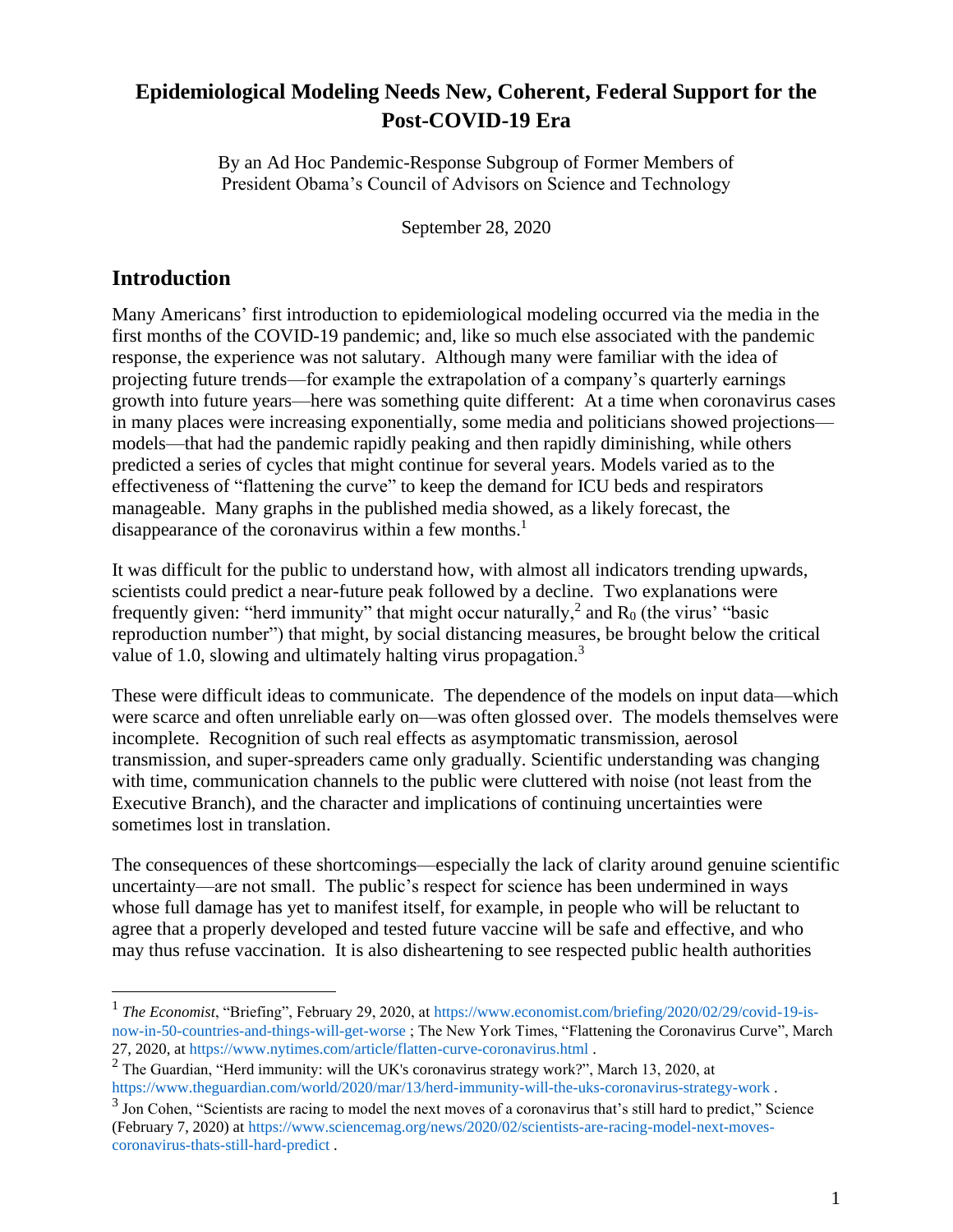backing away from epidemiological modeling as a useful tool in time of pandemic crisis (even if their statements are narrowly accurate), 4 since, as we will explain, modeling is one of very few tools available for guiding policy responses.

The purpose of this report is to give our views on (i) what went right and what went wrong; (ii) what are the weaknesses in the field of epidemiological modeling, and in its federal support, that made its sub-optimal showing in time of crisis almost preordained; and (iii) what needs to be changed, so that in future crises modelers can be more effective in providing accurate models and estimates of model uncertainty, communicating more effectively to the public, and connecting more effectively to policy makers facing difficult real-time decisions. This is not a case of simply "send more money." We will show that epidemiological modeling is, in a sense, an "orphan" field;<sup>5</sup> and we will make specific recommendations for changes inside federal agencies and for new kinds of initiatives to support academic research on modeling.

This is not about finger-pointing. Rather, the coronavirus pandemic has exposed this deficiency (among many others) in how public health in the United States is organized, prioritized, and funded. If the nation takes necessary steps now, it will be better off during future pandemics.

# **Why Is Modeling Necessary?**

With the goal of understanding how diseases spread in populations, epidemiology must rely on incomplete data from natural disease outbreaks—by definition such data are gathered in times when its meticulous curation may not be a high of priority. Epidemiology is an observational, not an experimental, science. Science advances by putting forth hypotheses that can be objectively evaluated. In *experimental* fields of science, for example molecular biology or accelerator particle physics, critical experiments can be designed to distinguish cleanly among new and old hypotheses. In *observational* fields, no single set of data plays the role of such experiments. Rather, there is a need for an intermediate construct—an evolving model—that, on the one hand, embodies a continuing set of hypotheses or assumptions; and, on the other hand, makes predictions that can be compared to new observational data that may become available.<sup>6</sup> Observational fields advance less often by single "eureka!" observations (i.e., akin to critical experiments), and more often by combining the steady acquisition of new data with the steady improvement of models. The data must be robust, timely, and granular, as addressed in a previous report by our group.<sup>7</sup>

Since it must make quantitative predictions, a model is, by definition, a mathematical construct. Simple models may be algebraic equations that can be solved "by hand". Somewhat more complicated models may be "ordinary differential equations" whose left-hand-sides are the rates

 $4$  Dr. Anthony Fauci on Fox News: "Models are only as good as the assumptions that you put into the model.... When real data comes in, then data in my mind always trumps any model." April 10, 2020, at

<https://www.foxnews.com/media/fauci-coronavirus-mitigation-programs-models-china-italy>

<sup>&</sup>lt;sup>5</sup> Caitlin Rivers et al., "Modernizing and Expanding Outbreak Science to Support Better Decision Making During Public Health Crises: Lessons for COVID-19 and Beyond," The Johns Hopkins Center for Health Security Report (March 24, 2020) at [https://www.centerforhealthsecurity.org/our-work/publications/modernizing-and-expanding](https://www.centerforhealthsecurity.org/our-work/publications/modernizing-and-expanding-outbreak-science-to-support-better-decision-making-during-public-health-crises)[outbreak-science-to-support-better-decision-making-during-public-health-crises](https://www.centerforhealthsecurity.org/our-work/publications/modernizing-and-expanding-outbreak-science-to-support-better-decision-making-during-public-health-crises) . These authors propose measures that, while different from ours in detail, are much in the same spirit.

<sup>&</sup>lt;sup>6</sup> E.T. Lofgren et al. "Opinion: Mathematical models: A key tool for outbreak response", PNAS, vol. 111, no. 51 (December 23, 2014) at<https://www.pnas.org/content/111/51/18095> .

<sup>&</sup>lt;sup>7</sup> "Strengthening the Public Health Infrastructure: The Role of Data in Controlling the Spread of COVID-19," at [http://opcast.org/OPCAST\\_Public\\_Health\\_Data\\_Report\\_07-28-20.pdf](http://opcast.org/OPCAST_Public_Health_Data_Report_07-28-20.pdf)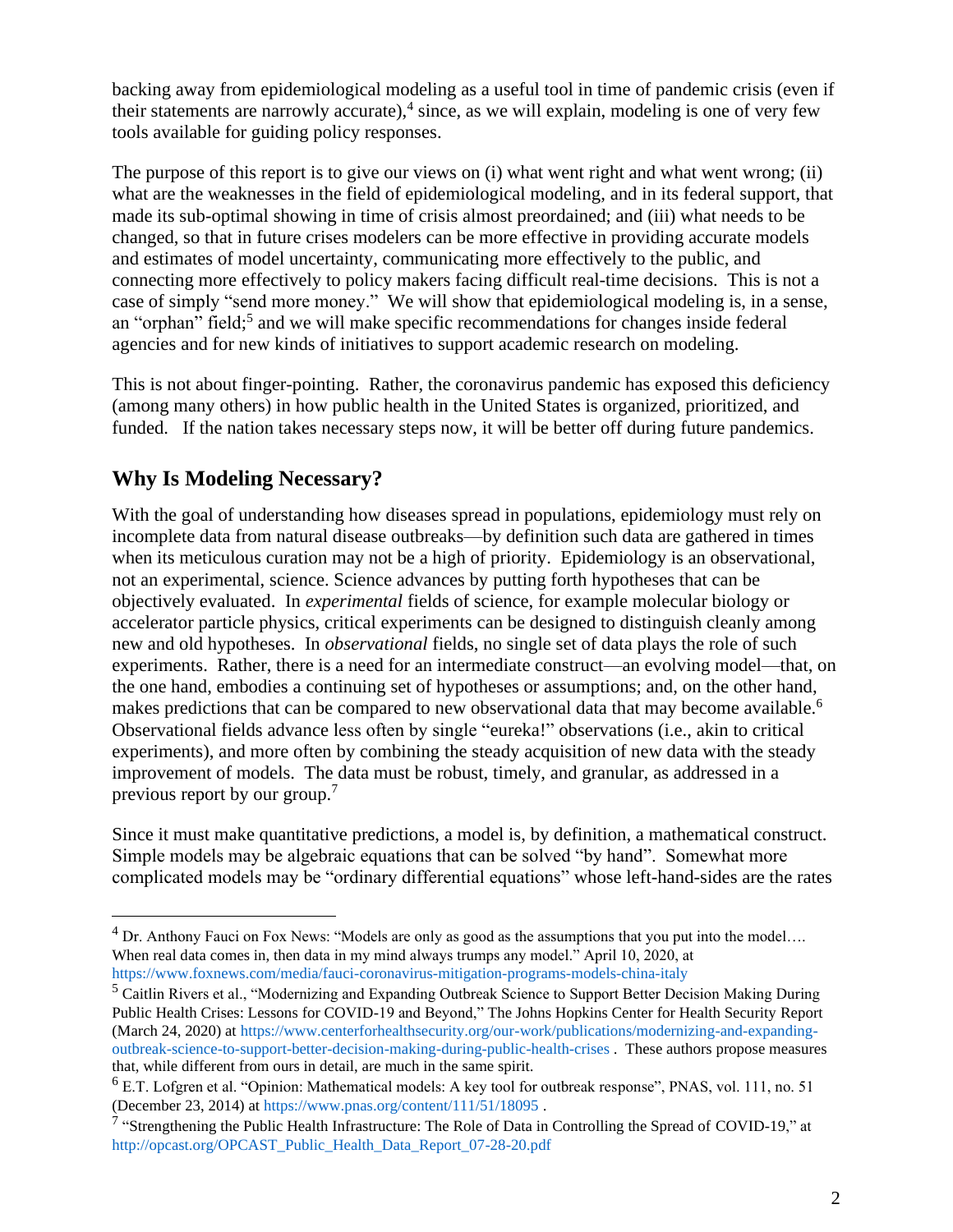of change of quantities of interest with time (infections, cases, deaths, etc.), and whose righthand-sides embody the effects that drive such change. Nowadays, models are often expressed algorithmically, i.e., as computer programs, sometimes highly complex and computationally demanding, requiring supercomputing capabilities. An example of complexity is so-called "agent-based modeling", where the model may represent in a computer the individual daily activities of a hundred thousand or more simulated inhabitants of a city, keeping track of how often each interacts with others and infects (or is infected by) them.

Stepping back for a moment from epidemiology, the observational sciences astronomy and meteorology provide some useful perspectives on both the nature of modeling, and on how models can be practically harnessed. Models often contain a mixture of assumptions that are scientifically rigorous (like Newton's laws of motion) and assumptions that simply describe empirical regularities in the data (like the "seasonal adjustments" that are applied to retail sales figures). Both kinds of assumptions are useful. The more empirical a model is, the more likely it is to be improved by new and better data—both to tune its parameters and also to guide the improvement of underlying theory. Astronomy provides an historical example. Ptolemy's 2<sup>nd</sup> century *Almagest* expressed its geocentric model as detailed mathematical tables. Planets moved in epicycles (roughly, circles upon circles) inside the celestial sphere. The model's geocentric assumption was of course completely wrong. But its quantitative predictions—exactly where each planet would be observed in the sky on a given date—were in fact quite accurate. Not until the  $17<sup>th</sup>$  century did observations become precise enough to show discrepancies.<sup>8</sup>

Another lesson, also from the history of astronomy, can be drawn from the rare transits of Venus across the solar face in 1761 and 1769. From the precise timing of these events, the absolute size of the solar system could be deduced—using a Keplerian model. Competing expeditions from multiple countries were launched. Not unlike the recent COVID-19 experience, the answers obtained were wildly discordant, and the whole enterprise was widely deemed a failure. Forty years later, the great mathematician C.F. Gauss improved the model and was able to get a single accurate result from the old, disparate data. How? Gauss invented the idea of a *statistical model*. Although Kepler's model was (nearly) exact, the observations were not. Gauss first understood that data should be viewed as one instantiation of a statistical distribution (i.e., repeated observations of the same phenomenon will never be exactly the same), and that the model must include properties of the appropriate distributions.<sup>9</sup> Superior models are often more sophisticated in their application of statistical theory.

Meteorology (as a basic science) and weather forecasting (as its practical application) are also relevant examples. For a long time, the limiting resources were computer power, which determines the models' smallest spatial resolution, and the availability of data. Weather prediction has improved significantly as computing power has grown and data have become more abundant. The challenge now is to master the complexity of the physics and chemistry of weather, and the ways in which even small inaccuracies in modeling present conditions are magnified as models predict further into the future. Below, we will also look to weather prediction as an example of how a field spanning basic research and operational mission can be organized at the federal level.

 $8$  Interestingly, Copernicus' heliocentric model gave no more accurate predictions than Ptolemy's, because Copernicus kept the faulty assumption of circles. It was not until Kepler's introduction of elliptical orbits that the model's predictions actually improved.

<sup>9</sup> Fernie, Donald, *The Whisper and the Vision: The Voyages of the Astronomers*, Clarke, Irwin (1976).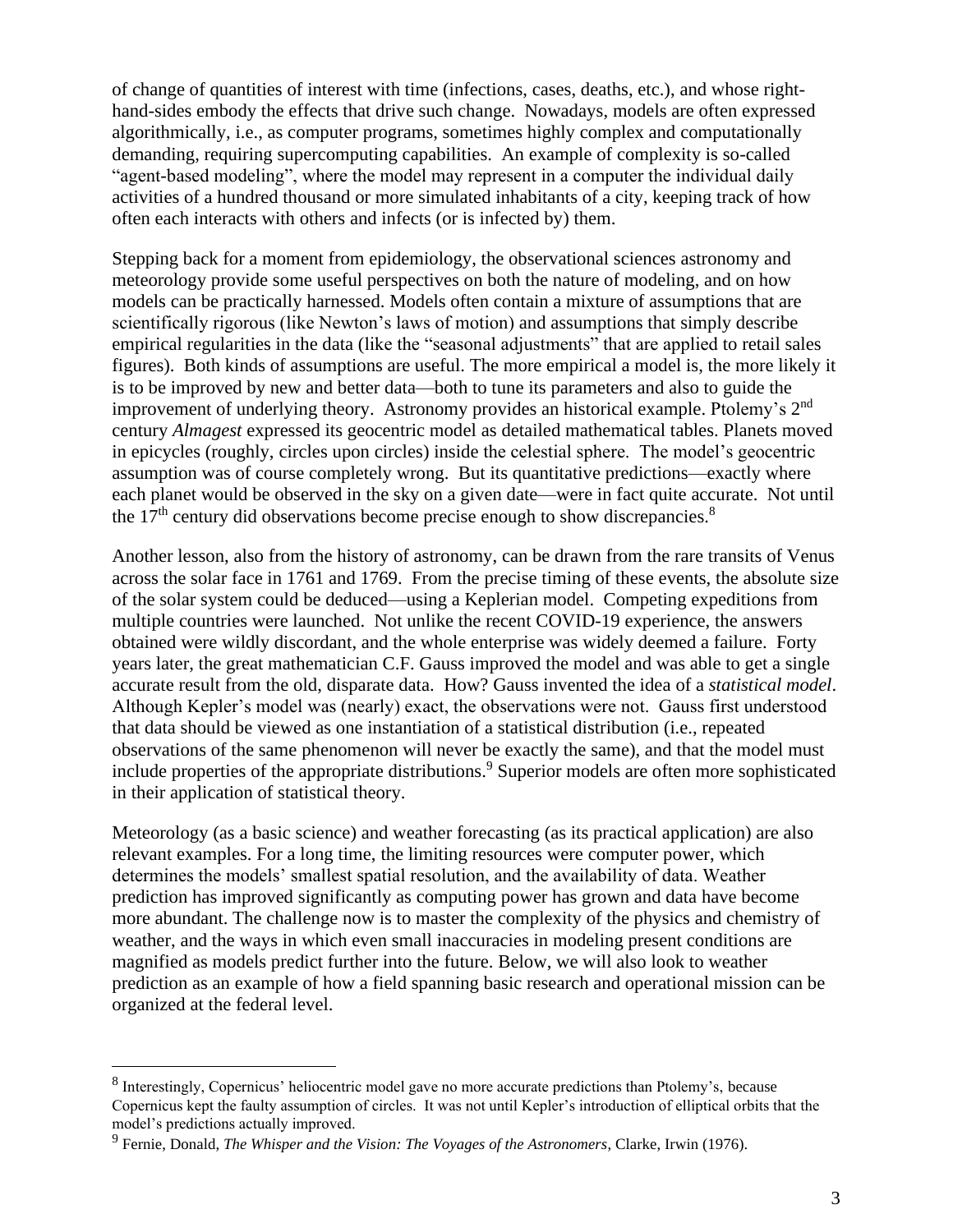Epidemiological models today span a range from more empirical to more driven by wellestablished biomedical science, from more mechanistic to more statistical, from models that can be run on a laptop to those requiring a supercomputer. As continuing academic research, this diversity of approaches is a good thing—*but only* if there are institutional mechanisms for evaluating models for soundness and maturity, further developing those that show promise and also evaluating models for readiness for use in practice. In time of crisis, this diversity can also be a good thing—*but only* if there are institutional mechanisms for coordinating, summarizing, and communicating the most robust predictions of the *ensemble* of models to decision-makers in real time. It is those institutional mechanisms that critically need strengthening, and on which we will make recommendations.

# **Types of Epidemiological Models and Their Different Uses**

As a rough taxonomy, epidemiological models may be divided into three classes: *compartmental* models, *network* models, and *statistical-empirical* models—noting that individual models may have elements of more than one type.

### Compartmental models

Also called mass-action models, compartment models assume some degree of homogeneity within a population—for example that every infectious individual has the same probability of infecting every susceptible individual. Every individual is assigned to a "compartment". The most famous compartmental models, SEIR (for Susceptible, Exposed, Infectious, and Recovered) and SIR (lacking the Exposed component) have been taught in every graduate school of public health and with precursors dating back to the 1920s.<sup>10</sup> In the simplest formulations, ordinary differential equations (ODEs) describe the time history of the fraction of population in each compartment.

Compartmental models contain adjustable parameters that are different for different diseases, and can be different in different populations (e.g., Italy vs. Germany). Early, and then continuing, data for a given epidemic must be used to fit for these parameters before useful predictions can be made. If the parameters are inadequately determined, or if their changes in time due to policy interventions or other effects are not accounted for, the model predictions can be wildly wrong.

Simple compartmental models can easily be implemented on a laptop by anyone with even modest epidemiological and mathematical skill. It is by now clear that much of the confusion about modeling in early months of the coronavirus pandemic was due to haste by well-meaning individuals of varying backgrounds in implementing simple compartmental models, seeding them with incomplete data of variable quality, and putting out predictions that ranged from reassuring to apocalyptic. The confusion was magnified by the (again, well-meaning) decision of many scientific journals to publish submissions prior to peer review, albeit so labeled, and further magnified by the lack of any U.S. nationwide institutional infrastructure with an accepted role for sorting out the confusion and giving authoritative advice.

More elaborate, state-of-the-art compartmental models replace simple ODEs by sometimes complex statistical models for how individuals transition between compartments; and by

<sup>10</sup> E.g., W.O. Kermack, A.G. McKendrick, A contribution to the mathematical theory of epidemics, *Proc. R. Soc. London*, 115 (1927) 700. A more recent "bible" in the field is R.M. Anderson and R.M. May, *Infectious Diseases in Humans: Dynamics and Control* (Oxford, 1991).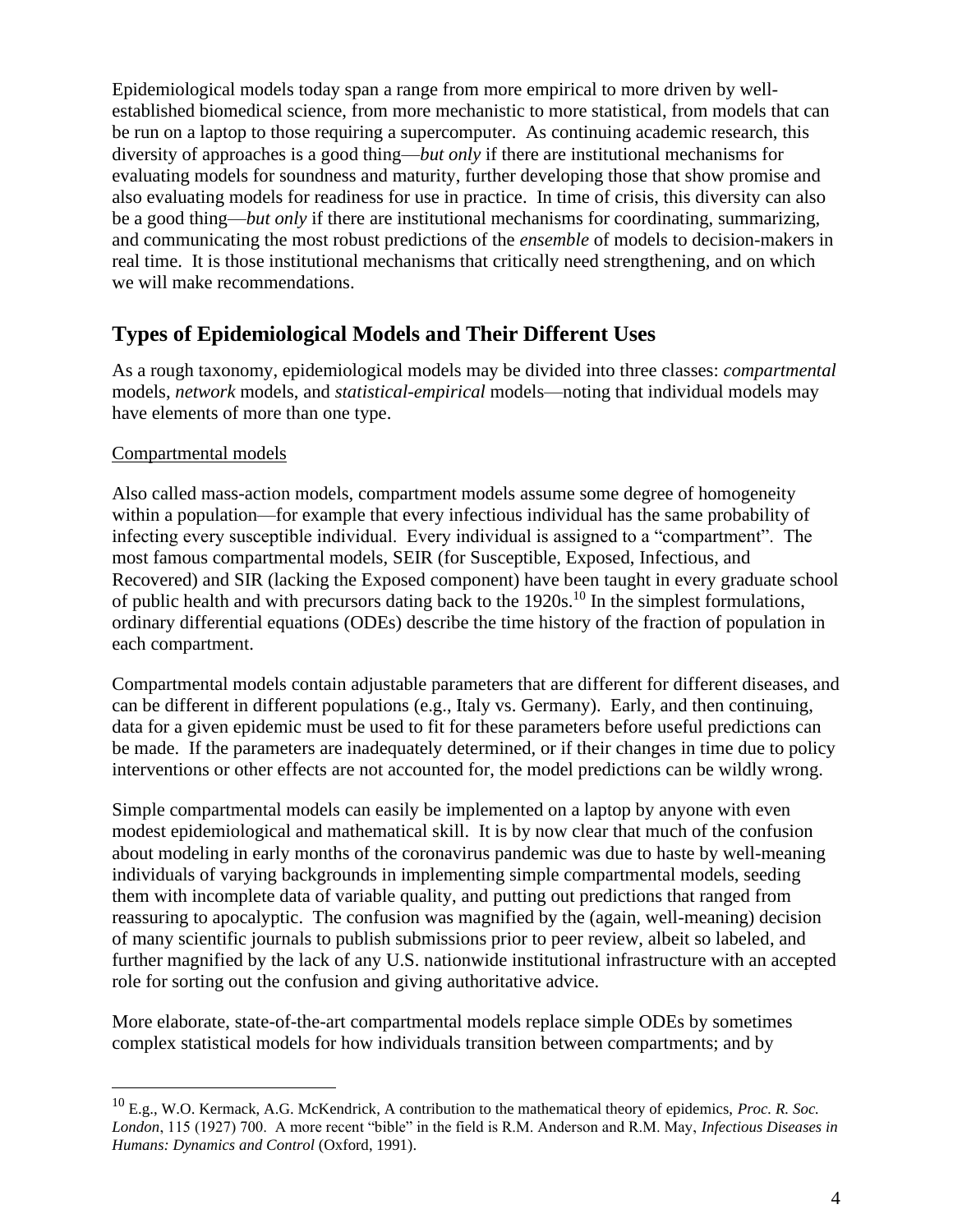increasing the number of compartments (or subdividing existing ones) to mitigate the assumption of absolute homogeneity. So-called metapopulation models consider sets of local populations connected by migrating individuals. Models may also differ in the sophistication with which they incorporate initial or ongoing data, for example using machine learning (ML) techniques.

A recognized world center in predominantly compartmental, mechanistic, modeling is the Medical Research Council (MRC) Centre for Global Infectious Disease Analysis  $(GIDA)^{11}$  at Imperial College, London. Chartered in 2007 by the British government as a national center of excellence,<sup>12</sup> GIDA has come to be regarded as the U.K.'s authoritative resource on epidemiological modeling. It has been able to establish close connections to the U.K.'s national public health authorities, and has "a seat at the table" in times of crisis management. The United States has no similarly authoritative, dedicated capability. GIDA will serve as a model for some of our recommendations, below, although we recognize some of its shortcomings as a single institution (thus without the advantages of multi-institution competition) serving two distinct missions (advancing science, crisis readiness), and with a single dominant methodology (elaborated SEIR).

#### Network models

This class of models breaks the assumption of population homogeneity in one of several ways. Agent-based models were already mentioned. These break homogeneity all the way down to single (if simulated) individuals with heterogenous characteristics deduced from detailed census, social network, cell-phone mobility, or other fine-grained, data. Notably, these models then simulate "actual" daily lives of large numbers of these "agents" in their home-work transportation patterns, workplace densities, shopping, recreation, and so forth, in a specific, usually urban, setting, e.g., Wichita, Kansas. Multiple simulation runs may be made so as to estimate variability. Agent-based models have large numbers of parameters to set, but many of these can be set via data other than epidemiological, e.g., phone data, traffic density, retail sales, etc.

In contrast to agent-based network models, some other network models can be more abstractly statistical in construction, representing the contact patterns of individuals by a social graph whose vertices represent individuals and whose connecting lines represent, for instance, the probability that one individual will infect another. Social graphs can have multiple layers and multiple scales, embodying the nested and overlapping effects of families, friendship groups, social gathering sites, schools, socio-economic or ethnic communities, and so on. Models can be "run" by instantiating a graph with the desired statistical properties and then propagating the disease on it in simulation, or by inferring results from the underlying statistical features of the graphs using a combination of simulation and analytic methods.

In contrast to compartmental models, network models can model local outbreaks, "second waves", and other dynamics due to disease propagation from community to community. Network models can distinguish variability due to public health interventions (social distancing, masking, etc.) from variability due to underlying population inhomogeneity. The additional potential of network models, as compared to compartmental (i.e., mass-action) models, can be especially important for forecasting the later stages of an epidemic: Mass-action models must

 $11$  GIDA was formerly called the Centre for Outbreak Analysis and Modeling.

<sup>&</sup>lt;sup>12</sup> Centre for Outbreak Analysis and Modelling, 2008 Annual Report, at [https://www.imperial.ac.uk/media/imperial](https://www.imperial.ac.uk/media/imperial-college/medicine/sph/ide/2008.pdf)[college/medicine/sph/ide/2008.pdf](https://www.imperial.ac.uk/media/imperial-college/medicine/sph/ide/2008.pdf)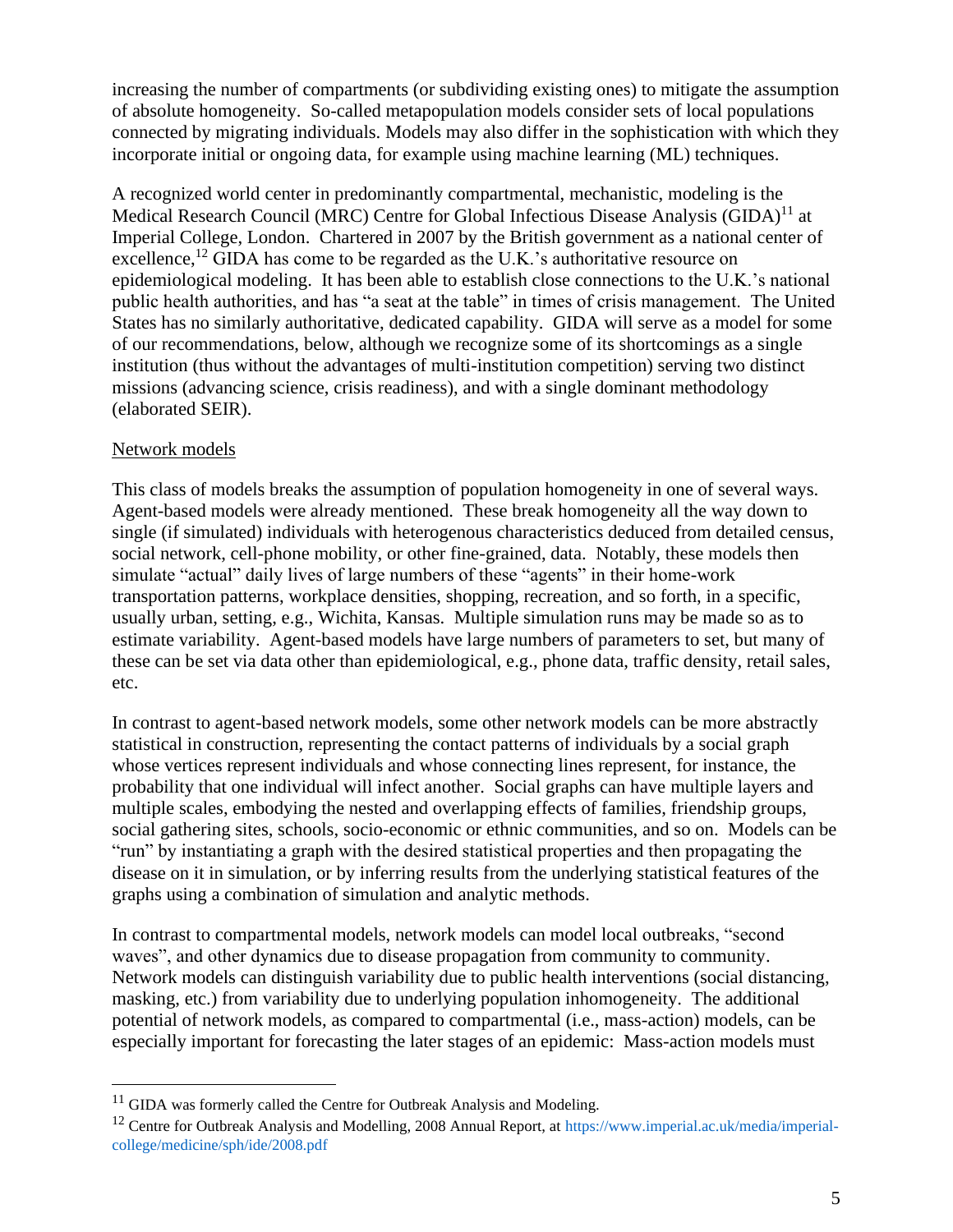generally predict rapid exponential decay when  $R_0$  falls below one. Network models can show the more complicated dynamics of complicated social networks with pockets of disease. (Metapopulation models are an intermediate case.<sup>13</sup>) For COVID-19, rapid exponential decay has been seen sometimes, but not always. In the United States thus far, it is the exception, not the rule.

#### Statistical-empirical models

Models of this type seek to predict disease dynamics by carefully curating an ensemble of experiences at various locales—for example, the rise and subsequent fall of coronavirus cases in individual cities in China, Italy, and Spain, and then finding the best statistical matches of the current data in a place of interest (e.g., New York City) to that ensemble. Efforts at utilizing this technique by the Institute for Health Metrics and Evaluation (IHME) at the University of Washington attracted much attention early in the coronavirus pandemic, because of the model's seeming ability to make predictions without any detailed knowledge about the underlying disease—how it was transmitted, what its infectious period was, and so forth.

The model's defenders asserted that their underlying data—epidemiological curves—were more, not less, directly related to the desired predictions of cases and deaths than is the case with other model types. Unfortunately, IHME's model predictions changed greatly as new data were incorporated; and they became politicized when the Trump Administration cherry-picked the more favorable results.<sup>14</sup> Judgment on whether statistical-empirical models can play a useful role must thus await further research and calmer times.

### Varying uses for models

In addition to there being different types of epidemiological models, each can be optimized for quite different uses. Here are four examples:

- For advancing the basic science of epidemiology, a model may be entirely retrospective, using the historical data of a past epidemic as well as properties of its disease known from basic biomedical research. Such a model need have no predictive ability at all. Data from late stages of an epidemic may shed light on its early stages—only possible after the fact.
- During an epidemic, fragmented and incomplete data are inevitable. From the raw data alone, it is hard to know what is the true, current state. Models can provide a unified situational awareness (sometimes called "nowcasting"). Here also, prediction/forecasting, other than from the immediate past to the immediate future, is not the purpose of the model.
- Forecasting is of course the most difficult application.<sup>15</sup> Not only does a model embody assumptions about the past and present, it makes assumptions about the future (e.g., public health policy interventions and the reaction of the population to them) that may turn out to be different from what is anticipated. Even if its disease model were perfect, epidemic forecasting would be quite different from weather forecasting: When NOAA forecasts a hurricane, authorities may tell people to take shelter—but their doing so does

<sup>13</sup> See, for example, a model description at https://wwwnc.cdc.gov/eid/article/26/10/20-1702-app1.pdf

 $14$  Sharon Begley, "Influential Covid-19 model uses flawed methods and shouldn't guide U.S. policies, critics say," STAT (April 17, 2020) at [https://www.statnews.com/2020/04/17/influential-covid-19-model-uses-flawed-methods](https://www.statnews.com/2020/04/17/influential-covid-19-model-uses-flawed-methods-shouldnt-guide-policies-critics-say/)[shouldnt-guide-policies-critics-say/](https://www.statnews.com/2020/04/17/influential-covid-19-model-uses-flawed-methods-shouldnt-guide-policies-critics-say/)

<sup>&</sup>lt;sup>15</sup> Yogi Berra is inevitably here quoted: "It's tough to make predictions, especially about the future."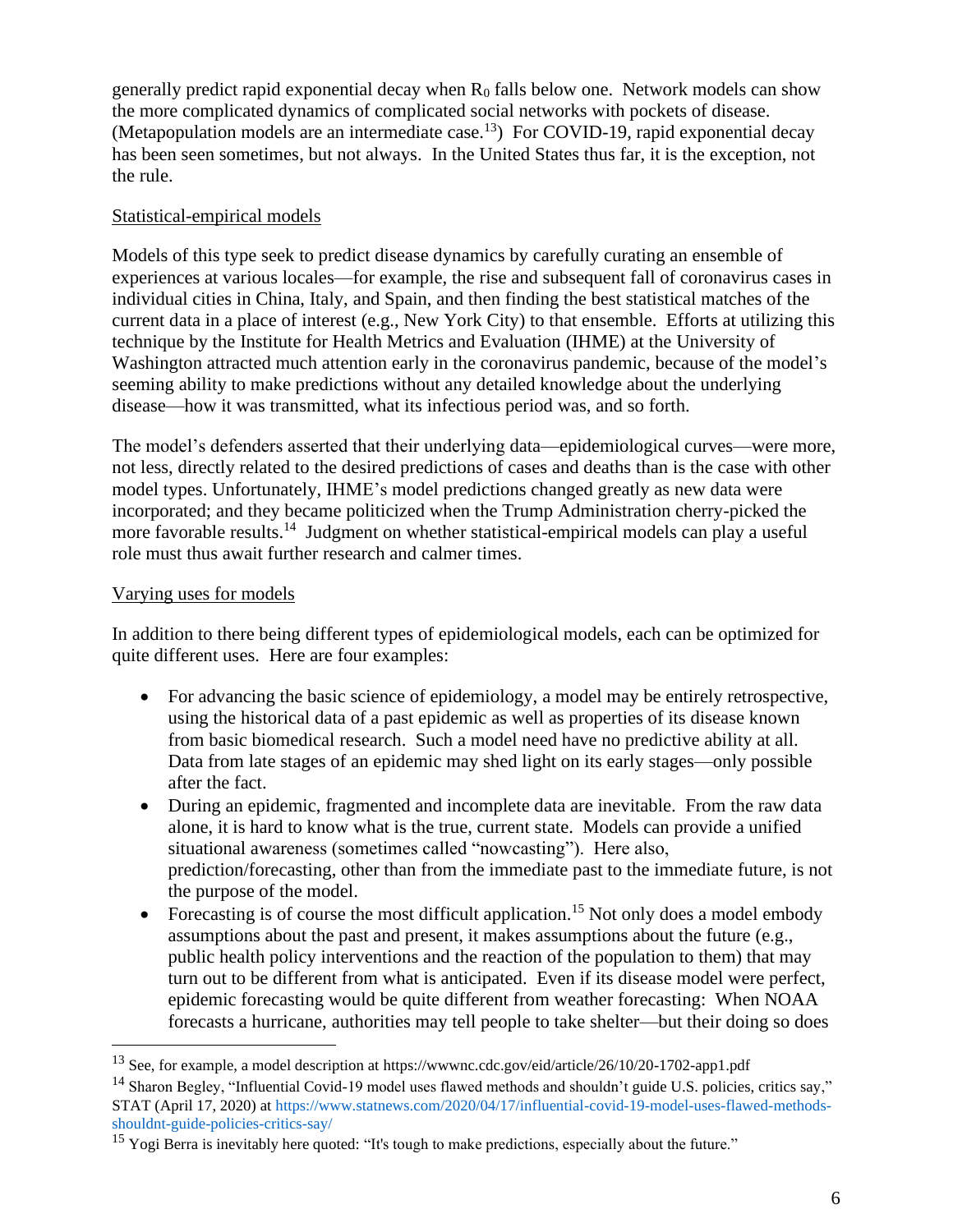not change the path of the hurricane! During an epidemic, the customers for forecasting include not only public health authorities, and the public at large, but also the pharmaceutical industry. Choosing the right time and place for drug and vaccine trials may rely on predictions of when and where cases are likely to occur.

• Closely related to forecasting, but distinct, is the use of models to support decisionmaking by federal, state, and local authorities.<sup>16</sup> Sometimes called "counter-factual analyses", these models are optimized for questions like, "if we do this, how many *fewer* deaths will occur". This application cares less about absolute predictions, more about differential predictions among sets of policy alternatives. In this application, a model may be embedded in a stochastic optimization program capable of answering a quantitative question like: "What combination of new case rate, testing positivity rate, and hospital ICU occupancy should be the threshold for relaxing lockdown restrictions from Stage 3 to Stage 2?" <sup>17</sup>

### **How Has Epidemiological Modeling Been Supported in the United States?**

In recent years, a patchwork of federal agencies has provided resources in support of epidemiological modeling, both for research and development as well as for operational use in time of crisis. A partial list of model-supporting agencies includes: the National Institutes of Health (NIH), the National Science Foundation (NSF), the Centers for Disease Control and Prevention (CDC), the United States Agency for International Development (USAID), the Department of Homeland Security (DHS), the Department of Health and Human Services' Office of the Assistant Secretary for Preparedness and Response (DHHS/ASPR), and the Defense Threat Reduction Agency (DTRA). There is little coordination among this alphabet soup of agencies. In the period leading up to COVID-19, moreover, the overall trend was towards decreasing support.

For much of the first part of the current century, NIH's National Institute of General Medical Sciences (NIGMS) was a leader among federal agencies, with its program called Models of Infectious Disease Agent Study (MIDAS). Many practitioners whom we interviewed cited MIDAS as significant in the development of the field. Indeed, MIDAS seemed poised to effectuate many of the functions that we recommend as necessary, below. MIDAS once funded centers of excellence in epidemiological modeling at universities including Harvard University, the University of Pittsburgh, the University of Chicago, the University of Washington, Yale University, the University of Virginia, and Northwestern University. Unfortunately, a combination of budget cuts and retiring staff at NIH reduced MIDAS to a pale shadow of what it was (or could have been). While the program continues in name,<sup>18</sup> functioning primarily as a communications hub for researchers and public health practitioners and facilitating the awarding of some small grants. Therel also exists within NIH a small effort in modeling cross-national epidemics (especially flu) in the Division of International Epidemiology and Population Studies (DIEPS) of the Fogarty International Center.

<sup>16</sup> D.B. George et al., "Technology to advance infectious disease forecasting for outbreak management," *Nature Communications* 10, 3932 (2019).at https://doi.org/10.1038/s41467-019-11901-7

<sup>&</sup>lt;sup>17</sup> Stochastic optimization is a methodology for trying many different parameter values until one finds an optimal set. For an example, see X. Wang et al., "Impact of Social Distancing Measures on Coronavirus Disease Healthcare Demand, Central Texas, USA," Emerg. Infect. Dis. 2020 Oct, at https://doi.org/10.3201/eid2610.201702

<sup>18</sup> Se[e https://midasnetwork.us/](https://midasnetwork.us/) .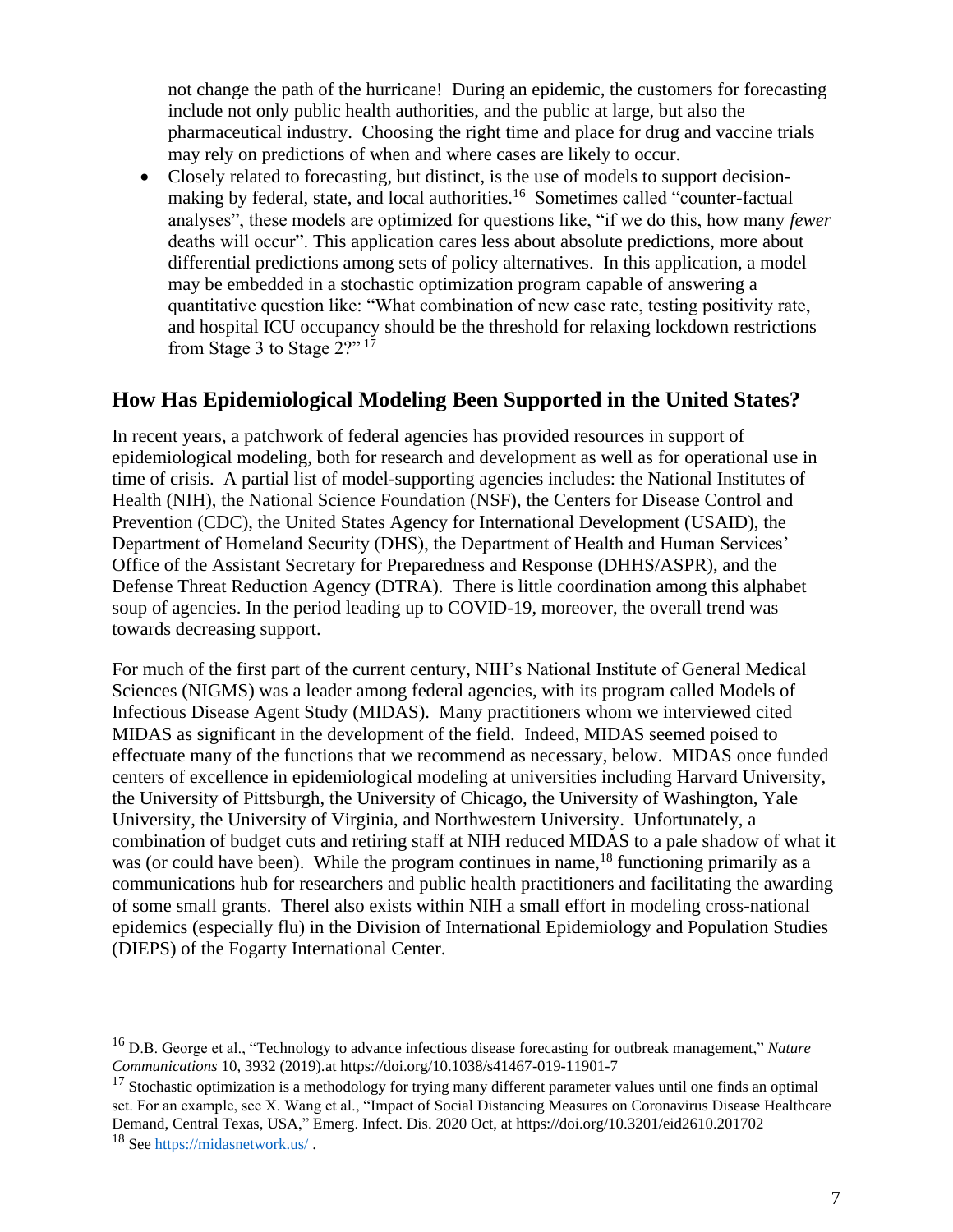At NSF, some epidemiological modeling is supported by the program on Ecology and Evolution of Infectious Diseases (EEID) within the Directorate for Biological Sciences. The scope of this support is limited by two realities apart from budget: First, since NSF does not in general support the study of human disease (that being considered NIH's domain), NSF's program must focus on other useful but arguably peripheral aspects, for example the evolution of zoonotic diseases in animals. Second, as a matter of policy, NSF limits its salary support of most principal investigators to two months annually;<sup>19</sup> but much of the research on epidemiological modeling (not NSF-funded) is conducted in medical schools and schools of public health that expect their faculty to bring in twelve-month salary support. NIH does allow twelve-month salaries (but with a cap on salary levels). Previously, there existed a level of cooperation between NSF/EEID and NIH/MIDAS, allowing for coordinated funding to some researchers; but apparently this cooperation has decayed with the decline of MIDAS.

Within DHS, there previously existed a pandemic response effort in the National Infrastructure Simulation and Analysis Center (NISAC). NISAC was started in 1999 as a collaboration between the Los Alamos and Sandia National Laboratories. Its oversight was later moved to DHS, but it continues to have access to DOE supercomputing facilities. NISAC's scope included pandemic response as well as other kinds of natural disasters (hurricanes, earthquakes, etc.). NISAC's Incident Response Fast Analysis and Simulation Team (FAST) connected policymakers to the national labs for immediate situational analyses.<sup>20</sup> In 2016-2017, however, at the direction of senior DHS officials, NISAC's effort in pandemic response was largely dismantled, with a sudden shift of priority to cyber-threat machine learning. A news report quoted a former official: "They've allowed a lot of capability to decay, including the pandemic models and transportation models and a whole bunch of other stuff in favor of chasing the soccer ball on different cyber things."<sup>21</sup>

Since 2013, CDC has supported the real-time curation of seasonal flu forecasts from multiple academic and private industry researchers. Twenty-four different teams participated in the flu forecasting initiative during the 2018-2019 flu season, and winners were declared, providing motivation for the cross-fertilization of best practices.<sup>22</sup> Separately, the Intelligence Advanced Research Project Agency, IARPA, also sponsors a flu forecasting competition.<sup>23</sup> With the onset of the COVID-19 pandemic, CDC has partnered closely with the volunteer COVID-19 ForecastHub effort at the University of Massachusetts Amherst<sup>24</sup> to maintain a COVID-19 Mathematical Modeling portal.<sup>25</sup> The portal curates and displays the model predictions of dozens of geographically and methodologically scattered forecasting efforts with respect to deaths,

<sup>&</sup>lt;sup>19</sup> NSF Grant Proposal Guide section II.C.2g(i)(a) at

[https://www.nsf.gov/pubs/policydocs/pappguide/nsf09\\_1/gpg\\_2.jsp](https://www.nsf.gov/pubs/policydocs/pappguide/nsf09_1/gpg_2.jsp)

<sup>&</sup>lt;sup>20</sup> DHS, "About the National Infrastructure Simulation and Analysis Center" at [https://www.dhs.gov/about-national](https://www.dhs.gov/about-national-infrastructure-simulation-and-analysis-center)[infrastructure-simulation-and-analysis-center](https://www.dhs.gov/about-national-infrastructure-simulation-and-analysis-center) (page last updated June, 2016).

<sup>21</sup> Daniel Lippman, "DHS wound down pandemic models before coronavirus struck," *Politico* (03/24/2020) at <https://www.politico.com/news/2020/03/24/dhs-pandemic-coronavirus-146884> .

<sup>&</sup>lt;sup>22</sup> "FluSight: Flu Forecasting" at<https://www.cdc.gov/flu/weekly/flusight/index.html> . "Los Alamos National Laboratory, led by Dr. Dave Osthus, provided the most accurate national-, regional-, and state-level influenza-like illness forecasts. … The Delphi group at Carnegie Mellon University, led by Dr. Roni Rosenfeld, provided the most accurate national-level hospitalization forecasts."

<sup>23</sup> P. Chakraborty et al., "What to know before forecasting the flu," *PLOS Computational Biology* (October 12, 2018) a[t https://journals.plos.org/ploscompbiol/article?id=10.1371/journal.pcbi.1005964](https://journals.plos.org/ploscompbiol/article?id=10.1371/journal.pcbi.1005964) .

<sup>24</sup> "The COVID-19 Forecast Hub" a[t https://covid19forecasthub.org/](https://covid19forecasthub.org/)

<sup>25</sup> "COVID-19 Mathematical Modeling" a[t https://www.cdc.gov/coronavirus/2019-ncov/covid-data/mathematical](https://www.cdc.gov/coronavirus/2019-ncov/covid-data/mathematical-modeling.html)[modeling.html](https://www.cdc.gov/coronavirus/2019-ncov/covid-data/mathematical-modeling.html) .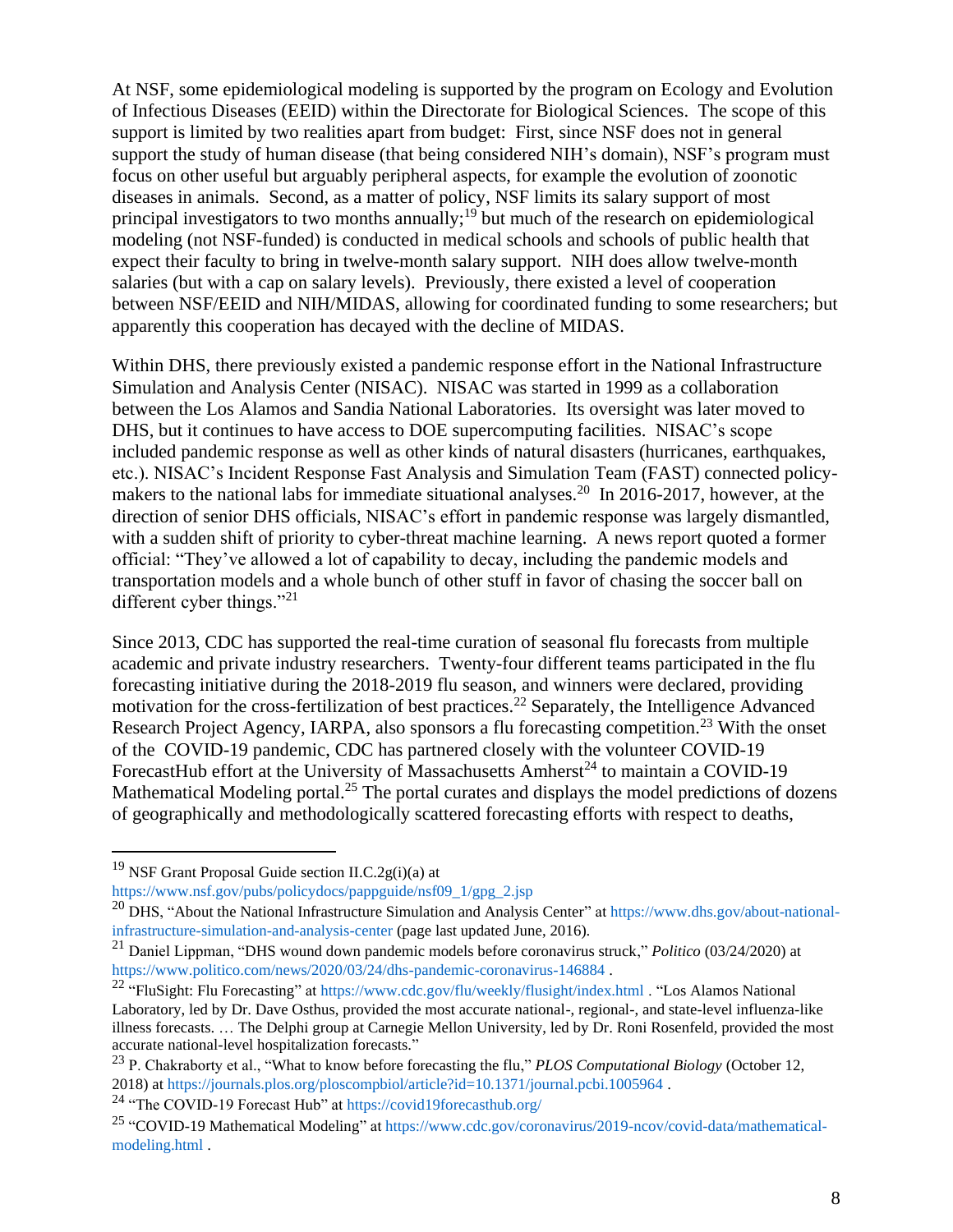hospitalizations, and cases. This effort is a fruitful example of academic-government partnership, especially for the speed in which it has been stood up under crisis conditions. Such "ensemble modeling" is, in other fields, a proven method for getting more accurate predictions, and also for advancing state-of-the-art.<sup>26</sup>

Noteworthy, however, is that the "data" for this useful effort, namely the outputs from the multiple models, flow from outside CDC to inside. Historically, relations between CDC and the academic forecasting/modeling community have been difficult at times, because the necessary data flow to advance the field of epidemiological modeling is in the other direction, from CDC to outside research groups; and CDC has not been seen as being supportive of that. In the case of flu, CDC is the recipient of vast amounts of data from state and local public health authorities. The data are (or can easily be) aggregated so as to avoid patient privacy issues. Several leading academic investigators expressed to us their frustration at being unable to obtain these data for retrospective research purposes at city level of aggregation. The problem appears to be less the existence of any formal policy forbidding it, and more that the support of basic epidemiological research in this way is not seen by CDC as a mission priority. That needs to be changed.

Within the Department of Defense, DTRA's Technical Reachback program provides 24/7/365 capabilities for combatant commanders to get immediate technical advice relating to battlefield environmental hazards, including biological releases.<sup>27</sup> The program has funded some research in epidemiological modeling.

USAID's PREDICT program of epidemiological research, while not specifically aimed at modeling, supplied large amounts of data of value to epidemiological modeling, including the identification of more than 160 novel coronaviruses. The program was curtailed in 2019 by the Trump administration and terminated in March, 2020. In response to criticism from Senators Angus King and Elizabeth Warren, the program was then extended for six months with a small amount of funding.<sup>28</sup>

The coronavirus pandemic has prompted increased interest in modeling by the pharmaceutical industry. Clinical trials of drugs require that there be enough diagnosed cases of the disease to enroll a statistically sufficient number in the trial. Trials of vaccines require enough natural cases of disease in the unvaccinated control group. Forecasts of when and where outbreaks may occur are thus important. In the present pandemic, as one example, Johnson & Johnson systematically reached out to a number of academic and other modeling groups to create, in effect, its own ensemble model, which it is using to guide decisions about when and where to activate trial sites and set enrollment levels.<sup>29</sup> It is salient that this was an impromptu effort within one company—that there was no pre-existing government or academic infrastructure in place to support this important application.

<sup>26</sup> V. Kotu and B. Deshpande, *Data Science (Second Edition) Concepts and Practice* 2019, pp. 19-37 at <https://www.sciencedirect.com/science/article/pii/B9780128147610000022>.

<sup>27</sup> "ARA Wins DTRA Contract" at<https://www.ara.com/news/ara-wins-dtra-contract> .

<sup>28</sup> Wikipedia, "PREDICT (USAID)" a[t https://en.wikipedia.org/wiki/PREDICT\\_\(USAID\)](https://en.wikipedia.org/wiki/PREDICT_(USAID)) .

<sup>29</sup> Peter Loftus, "For Covid-19 Vaccine, J&J Plans 60,000-Subject Pivotal Trial," *The Wall Street Journal* (August 20, 2020) a[t https://www.wsj.com/articles/for-covid-19-vaccine-j-j-plans-60-000-subject-pivotal-trial-11597936496](https://www.wsj.com/articles/for-covid-19-vaccine-j-j-plans-60-000-subject-pivotal-trial-11597936496)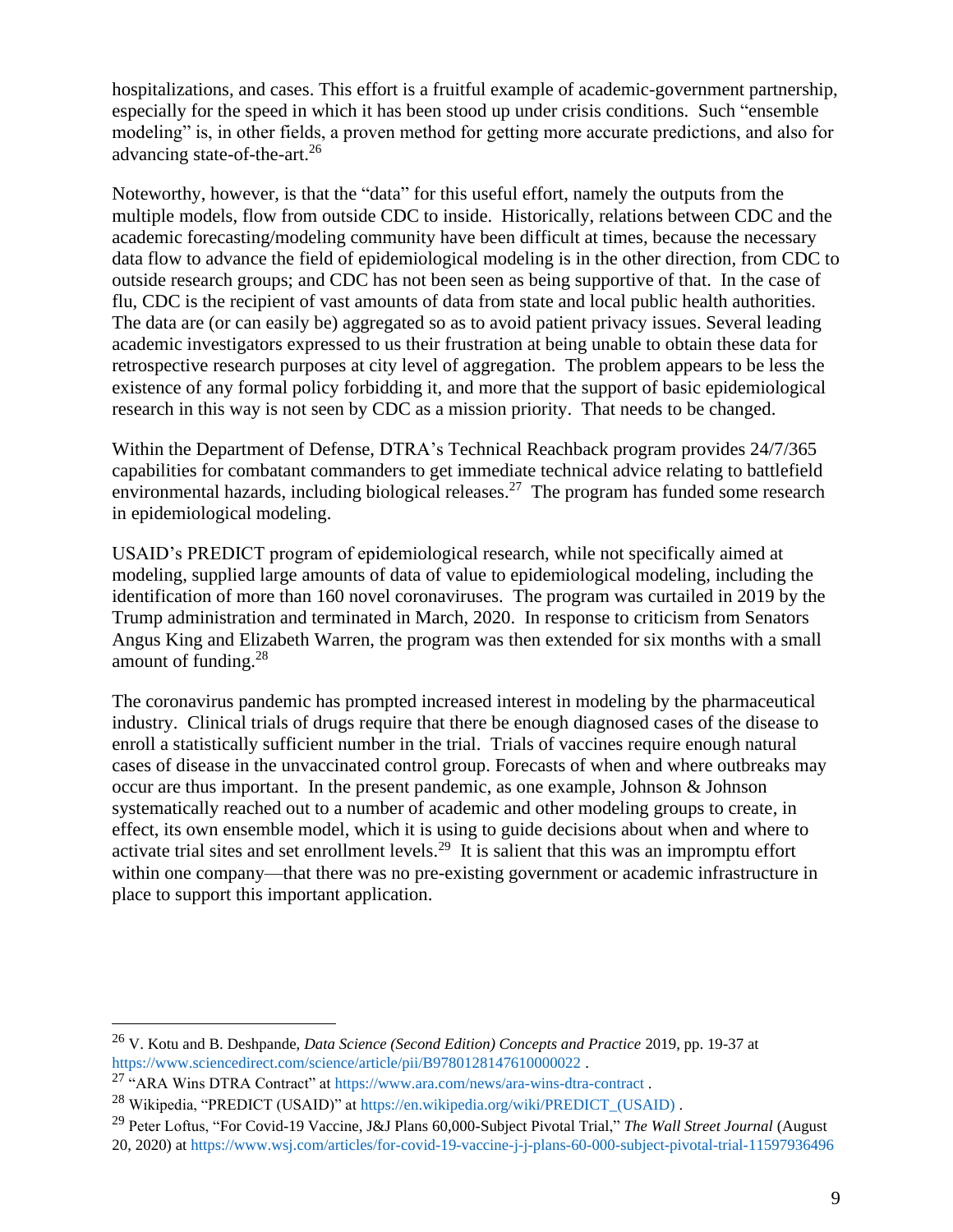### **What needs to be done?**

Two points should by now be evident: (i) that epidemiological modeling can and must play an important role in pandemic response, and (ii) that, within the federal government, it is an orphan field. Before we suggest remedies, let us step back and consider a quite different, yet in many ways analogous field, namely weather forecasting and the fundamental research behind it.

Meteorology, and closely-related climate science, are, like astronomy and epidemiology, observational sciences, relying on the fusion of data and models to advance. Meteorology relies on an undergirding foundation of basic science, but (unlike most astronomy, say) the field also has a critical operational mission. The nation (and world) depend on timely, accurate weather forecasts. The economic value of such forecasts, some tens of billions of dollars annually,  $30$ justifies government and private investment in an entire value chain consisting of (i) basic atmospheric research, (ii) the development of large-scale (supercomputer) climate and weather models for research, (iii) the operationalization of those models (and combining ensembles of independent models) for 24/7 weather forecasting and longer-term forecasts of climate-change impact, (iv) the distribution of forecasts, in formats of practical utility, to policy-makers, privatesector companies, and consumers.

In the United States, this value chain is predominantly coordinated by two federal agencies. A somewhat simplified description is this: NSF supports basic science as the lead *research* agency, in large part through its National Center for Atmospheric Research (NCAR) in Boulder, Colorado. Managed by a consortium of universities, NCAR integrates model development, observations, and supercomputer facilities. The National Oceanic and Atmospheric Administration (NOAA), as the lead *mission* agency, conducts more-applied scientific research and operates weather and other environmental satellites and their data flows. Then, NOAA's National Weather Service (NWS) operationalizes forecast codes, ingests voluminous data, produces forecasts, and particularizes these forecasts to user needs through 120 local weatherforecast offices.

The analogies are clear. In times of pandemic, the economic value of good epidemiological forecasts would be large—potentially saving trillions of dollars. Even in the case of annual flu epidemics, savings in the billions might be attainable with targeted public health measures. Advancing the state-of-the-art of epidemiological modeling requires long-term, robust basic research (NCAR-like). It also requires coordinated mechanisms for operationalizing and communicating this research to decision makers, the public, and the private sector (NWS-like). Above all, it requires a clear assignment of responsibility to appropriate federal agencies, along with budgets that allow them to meet those responsibilities.

# **Recommendations**

We make three high-level and then four more-specific recommendations. *Our high-level recommendations are these:*

**1. The National Science Foundation should be the lead** *research* **agency with primary responsibility for supporting basic and initial translational research in epidemiological modeling, with new Congressionally appropriated funding.**

<sup>30</sup> National Weather Service Enterprise Analysis Report (2017) at [https://www.weather.gov/media/about/Final\\_NWS%20Enterprise%20Analysis%20Report\\_June%202017.pdf](https://www.weather.gov/media/about/Final_NWS%20Enterprise%20Analysis%20Report_June%202017.pdf)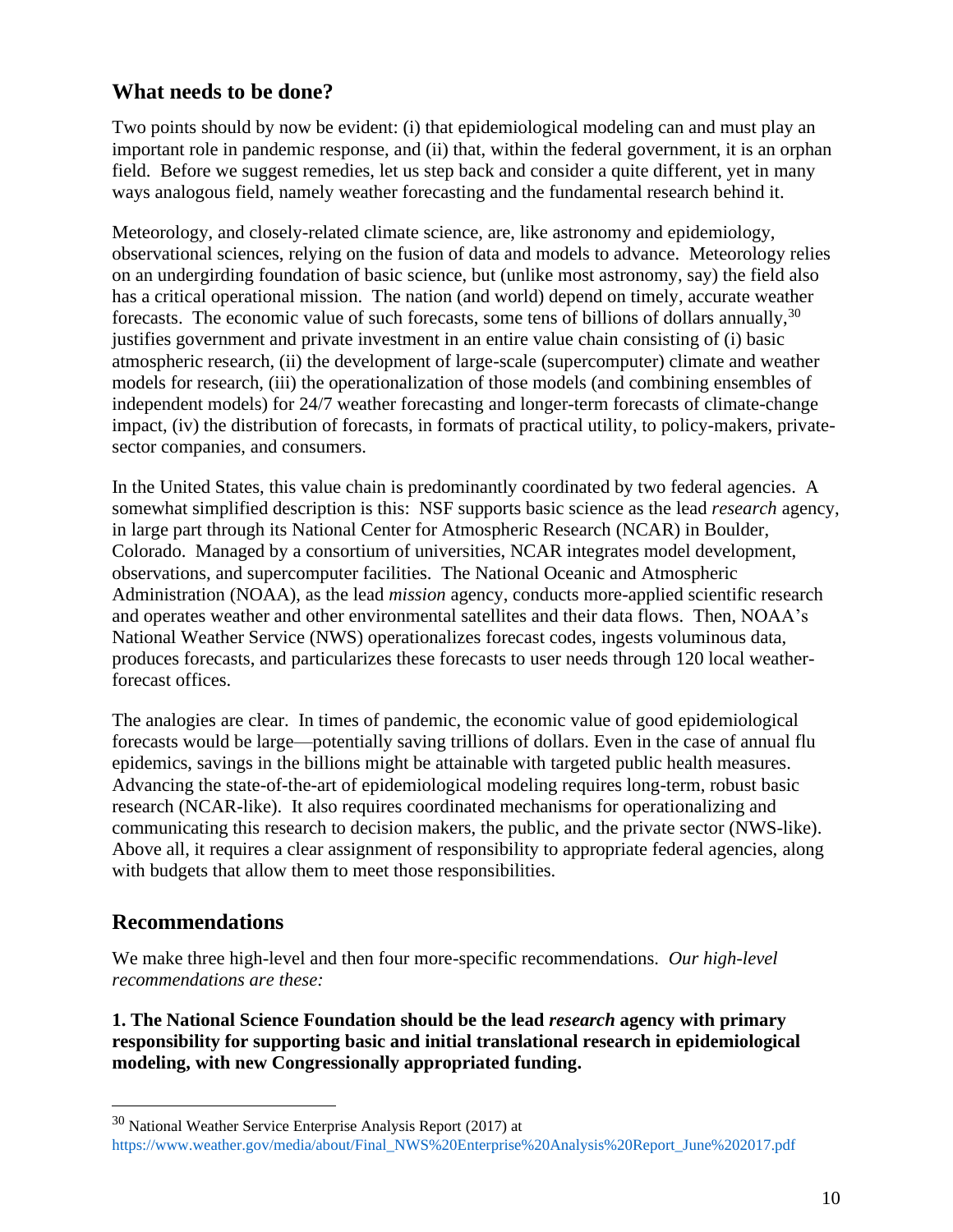NSF, especially through NCAR, has extensive experience in large-scale modeling in support of basic research. It also operates national supercomputer centers. In addition to basic biological sciences, NSF has outreach into fields necessary for the success of the interdisciplinary field of epidemiological modeling, for example, evolutionary and environmental biology, computer and computational science, and data science. No other basic science agency has this scope.

#### **2. The Centers for Disease Control and Prevention should be the lead** *mission* **agency, with primary responsibility for operationalizing the research results of NSF's research program.**

CDC would be the epidemiological analog to NOAA and NWS. $31$  Only CDC has the ability to gather data from state and local public health agencies and to distribute back to them actionable recommendations. We define this role further below.

#### **3. The National Institutes of Health and the Department of Energy should have defined (and funded) partnering roles with NSF and CDC in epidemiological modeling.**

Both NIH and DOE have experience in operationalizing translational research that augments that of NSF and CDC. In addition, both agencies bring necessary subject-matter strengths.

NSF is not, by charter, well-suited for emergency response, while both DOE and NIH are combined research and mission agencies able to meet operational needs in real time. Among all science agencies, DOE leads in the use of large-scale modeling in support of its missions. DOE has a long history of expertise in and support for supercomputing, primarily through many of its national laboratories, which provide the most powerful U.S. supercomputing capabilities in the public sector. DOE's national laboratories can play a crucial role in the computational aspects of epidemiological modeling. NIH has primary responsibility for the study of specific disease states and supports the scientists most knowledgeable about those diseases. Both NIH and NSF have previously successfully partnered with DOE.<sup>32</sup> A "blueprint" for such collaborations in biomedical areas, and testimony as to their success, was recently briefed to Congress.<sup>33</sup>

Involving DOE in the provisioning of computing and data resources (especially surge and operational capacity) across research needs (partnering with NSF) and operational needs (partnering with CDC) will facilitate the translation of research models to operational use.

Since NSF lacks a mandate in human health science, its partnering with NIH in supporting the basic biomedical science of modeled diseases is essential. NIH engagement will help to tether the work of modelers to the biological realities of the particular disease being modeled. NIH also has the benefit of the experience of its previous MIDAS program. While NIH lacks a welldeveloped culture in mathematical modeling in general, and in the provision of supercomputing facilities for modeling in particular, partnering between NSF and NIH will help to build such a culture, so that successor efforts to MIDAS can be more sustainable.

<sup>&</sup>lt;sup>31</sup> Caitlin Rivers and Dylan George, "How to Forecast Outbreaks and Pandemics: America Needs the Contagion Equivalent of the National Weather Service," Foreign Affairs (June 29,2020) at

https://www.foreignaffairs.com/articles/united-states/2020-06-29/how-forecast-outbreaks-and-pandemics  $32$  In Congress, on the House side, DOE has the same authorization committee (Energy and Commerce) as NIH. On the Senate side, it is overseen by the Committee on Energy and Natural Resources.

<sup>33</sup> U.S. Congress, "Oversight Hearing on DOE's Role in Advancing Biomedical Sciences" (February 5, 2020) at <https://docs.house.gov/Committee/Calendar/ByEvent.aspx?EventID=110447> .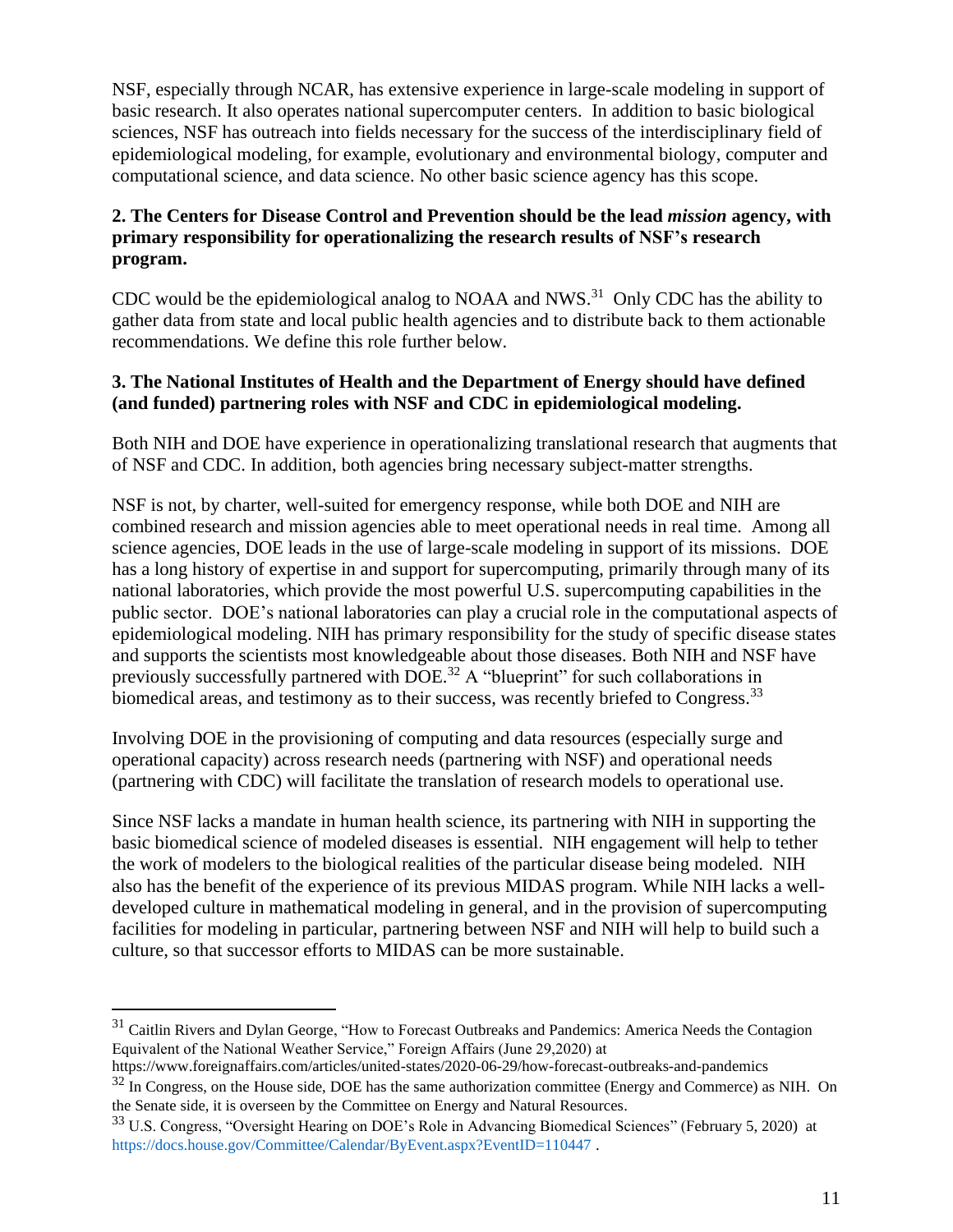Both DOE and NIH are able to fund the twelve-month academic salaries of individual principal investigators, and they should commit to co-funding epidemiological modeling researchers in institutions requiring twelve-month salary funding.

#### *Our more specific recommendations are these:*

**4. Starting immediately, the National Academies of Science, Engineering, and Medicine (NASEM), with funding from NSF and NIH, should establish a series of workshop conferences on modeling, with the aims of creating a community of modeling researchers, benchmarking the field, and facilitating the transition of models from research to operational settings.**

These workshops should bring together practitioners from different modeling communities, including the private sector, representing a wide range of model types and applications as well as a range from basic research to operational use and decision support. The workshops should explore such themes as how to benchmark models against each other and against data, both in real time and retrospectively; how to transition models from research to operational settings; how model results can best be communicated to the public; what kinds of products are most useful for decision-makers; and so forth.

Currently, the remaining parts of the MIDAS program perform some similar functions; but the greater convening power and influence of NASEM is now warranted. It is time to create a broad community of modeling researchers who can cross-pollinate advances in modeling research.

#### **5. Approximately five university-based national centers for epidemiological modeling research should be chartered by NSF by competitive selection, with funding funded from a new Congressional appropriation at approximately \$10-\$15 million per year each for five years.**

These centers collectively would be the analog of NCAR. In today's world, however, it makes more sense to have a larger number of distributed centers, not a single one. It is important to get the selection criteria right. Each center should have an empowered director, an external advisory committee, and a coherent program for research, education, and outreach. The U.K.'s GIDA (discussed above), with strong collaborations between modelers and disease experts, is a useful model; but our centers should not take on the roles that we describe as better suited for CDC as the lead mission agency.

A center should not be a loose association of principal investigators pursuing their own unrelated programs, and it will be essential to enforce this requirement during the selection process. Each center should have a specific focus and a coherent program of research, without unduly constraining the creative exploration of individual researchers. Because public health is a state and local responsibility, the centers should be geographically diverse. Partnering relationships with state and local public health organizations, as well as partnering with researchers at other universities should be an essential requirement, as should be programs for training the next generation of modelers and receptive decision-makers, for example, at summer institutes.

Centers should be free to use part of their funding to support collaborating researchers at other institutions. Collaborations with the private sector should be encouraged. An understanding of the ways epidemiological modeling is used in industry should help to inform the modeling topics addressed by the Center. Models of use to industry may be different from other models. A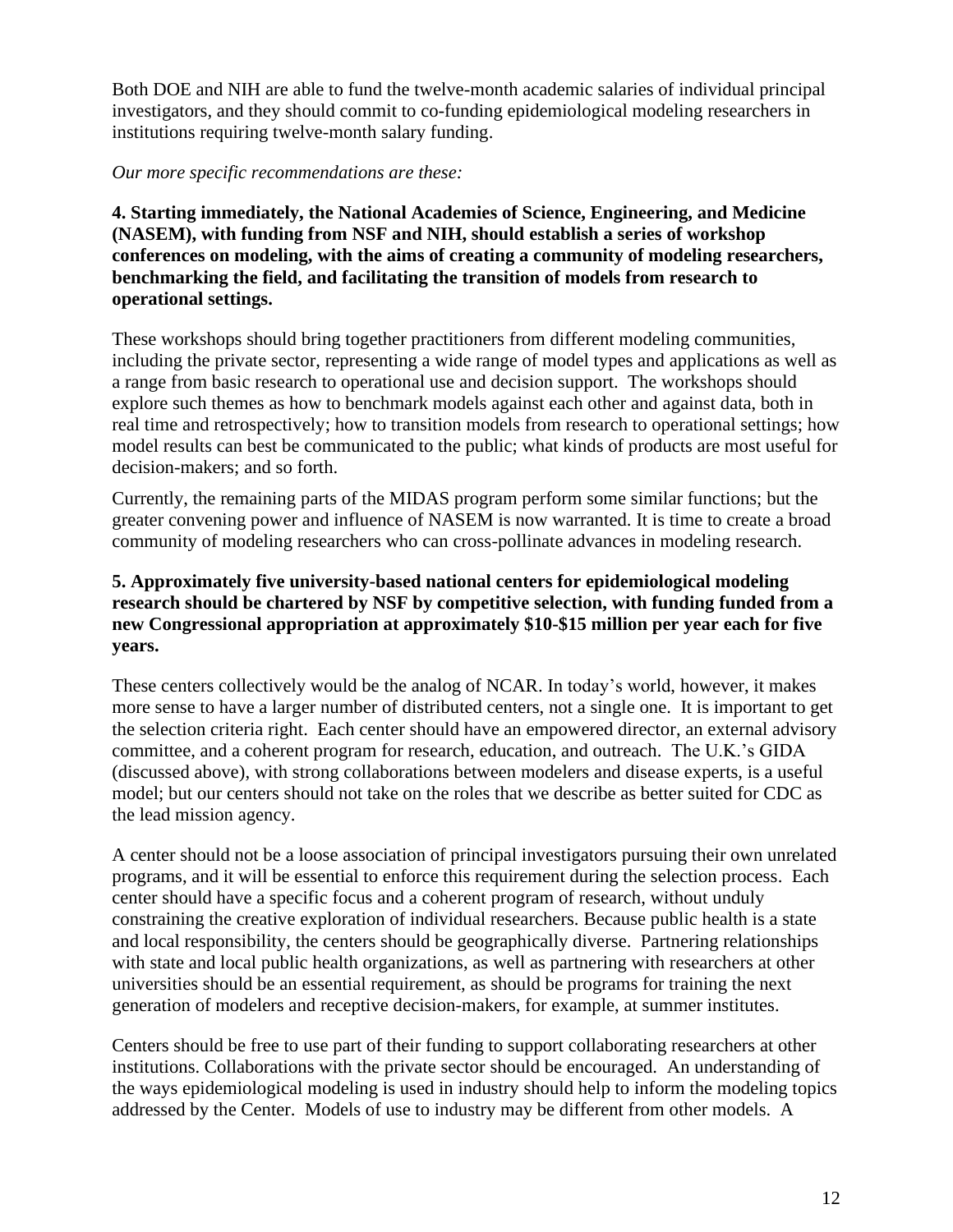vaccine trial may, for example, have as a defined endpoint reduction of "moderate to severe infection," which is different from the more-often modeled reductions of "cases" or "deaths".

Within their universities, the centers should be interdisciplinary organizations able to draw on expertise in departments spanning biomedical science, evolutionary and environmental biology, computer and data science, etc. Siting a center wholly within a school of public health would not, in our view, harness broad enough perspectives and thinking "outside the box".

#### **6. CDC should create, and Congress should fund, a new "Office of Epidemic Forecasting and Analytics" (or an equivalent name) responsible for implementation of CDC's role as the lead mission agency.**

This office would be responsible for operationalizing the research result of the university-based centers, developing epidemiological data streams to be fed back to researchers on a continuing basis, preparing for epidemic crises, and, in time of crisis, generating and authoritatively communicating model forecasts and their uncertainties to federal, state, and local decisionmakers, to the public, and to industry. By policy, this office would be represented ("have a seat at the table") in the specific incident command structures activated by CDC for particular emergencies.<sup>34</sup>

An analysis by C. Rivers and D. George<sup>35</sup> suggests a budget level of about \$80 million per year for this office.

Patterning on NSF's so-called "rotators",<sup>36</sup> the office should make use of hiring authorities under the Intergovernmental Personnel Act of 1970 (IPA) to bring into CDC members of the research community for periods of up to two years. It should partner with DOE for the provision of supercomputer resources.

The office should have engagement with the Association of State and Territorial Health Officials (ASTHO) and the Council of State and Territorial Epidemiologists (CSTE), and work to build key capacity—specifically, the ability to integrate model results into decisions—at state and local levels. The office should also develop, in advance of any epidemic, protocols for the rapid use of its ensemble of models by pharmaceutical companies in their planning and executing of clinical trials and other time-critical applications.

### **7. DOE, with new funding from Congress, should create a new subprogram of its Advanced Scientific Computing Research (ASCR) program <sup>37</sup> and assign it responsibility for supporting the missions of both the NSF and CDC in epidemiological modeling.**

DOE and ASCR should consider how best to be the "bridge" between research and operations (including emergency operations). We view this as a crucial role that only DOE can fill. Beyond supplying bulk computer capacity (as, for example, at its Oak Ridge Leadership Computing Facility), DOE should actively engage researchers at its national laboratories in

<sup>34</sup> "CDC Emergency Operations Center (EOC)" at<https://www.cdc.gov/cpr/eoc/eoc.htm> .

<sup>35</sup> Ref. 31 above and additional unpublished communication.

<sup>&</sup>lt;sup>36</sup> American Institute of Physics, "NSF Reviewing Use of Rotating Scientists, May Seek New Hiring Authorities" (19 August 2016) at [https://www.aip.org/fyi/2016/nsf-reviewing-use-rotating-scientists-may-seek-new-hiring](https://www.aip.org/fyi/2016/nsf-reviewing-use-rotating-scientists-may-seek-new-hiring-authorities)[authorities](https://www.aip.org/fyi/2016/nsf-reviewing-use-rotating-scientists-may-seek-new-hiring-authorities)

<sup>37</sup> "ASCR Subprograms," at<https://www.energy.gov/science/ascr/advanced-scientific-computing-research>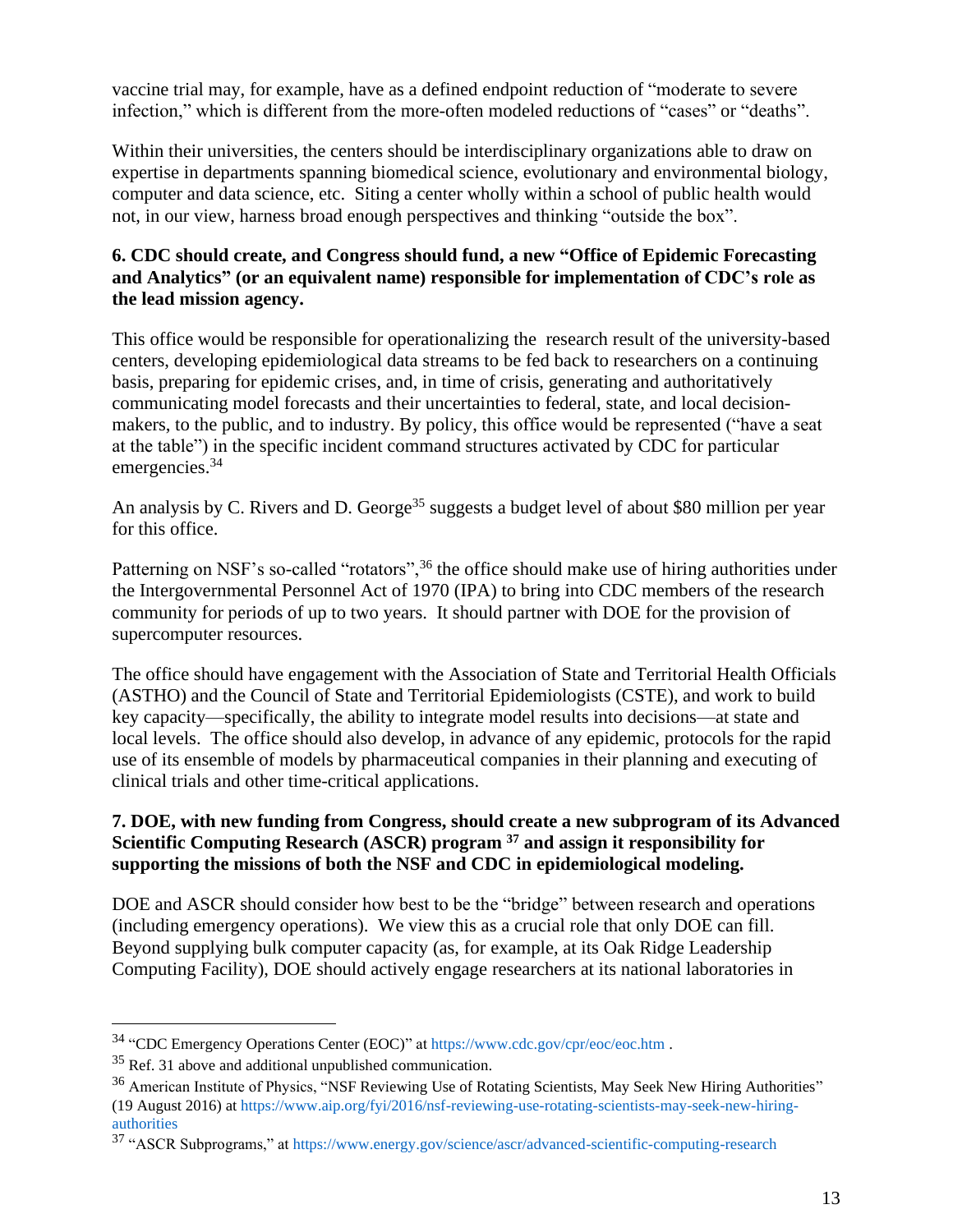support of this mission, including preparing them to be rapidly available scientific resources in time of emergency.

### **Conclusion**

Epidemiological modeling is an important but under-supported field of science that lacks a clear home among the federal science-funding agencies. Additional basic research and translational work in the field is needed between pandemics, and greater operational capabilities are needed during epidemics. We have identified here a series of actions that can strengthen modeling efforts and their operationalization, to make the country better prepared for the next pandemic.

# **The Ad Hoc Group**

The authors are a subset of the members of President Obama's Council of Advisors on Science and Technology (OPCAST) who were involved in producing the six reports dealing with issues related to viral pandemics that his PCAST delivered between 2009 and 2016. In alphabetical order, the members of the Group are:

Christine Cassel, University of California, San Francisco Christopher Chyba, Princeton University Susan L. Graham, University of California, Berkeley John P. Holdren, Harvard University (OPCAST Co-Chair, Subgroup Convenor) Eric S. Lander, Broad Institute of MIT and Harvard (OPCAST Co-Chair) Richard Levin, Yale University Ed Penhoet, University of California, Berkeley William Press, University of Texas, Austin (OPCAST Vice Chair) Maxine Savitz, National Academy of Engineering (OPCAST Vice Chair) Harold Varmus, Weill Cornell Medicine (OPCAST Co-Chair)

The authors have contributed to this effort as individuals working on their own time, not as representatives of their institutions. The effort has no sponsors and no budget.

The six reports relevant to pandemics that were issued by the Obama PCAST are:

**U.S. Preparations for 2009-H1N1 Influenza**, 88 pp, August 2009 <https://obamawhitehouse.archives.gov/sites/default/files/microsites/ostp/pcast-h1n1-report-final2.pdf>

**Reengineering the Influenza Vaccine Production Enterprise to Meet the Challenges of Pandemic Influenza**, 87 pp, August 2010 [https://obamawhitehouse.archives.gov/sites/default/files/microsites/ostp/PCAST-Influenza-Vaccinology-](https://obamawhitehouse.archives.gov/sites/default/files/microsites/ostp/PCAST-Influenza-Vaccinology-Report.pdf)[Report.pdf](https://obamawhitehouse.archives.gov/sites/default/files/microsites/ostp/PCAST-Influenza-Vaccinology-Report.pdf)

**Realizing the Full Potential of Health Information Technology to Improve Healthcare for Americans: The Path Forward**, 108 pp, December 2010 <https://obamawhitehouse.archives.gov/sites/default/files/microsites/ostp/pcast-health-it-report.pdf>

**Propelling Innovation in Drug Discovery, Development, and Evaluation**, 110 pp, September 2012 [https://obamawhitehouse.archives.gov/sites/default/files/microsites/ostp/pcast-fda](https://obamawhitehouse.archives.gov/sites/default/files/microsites/ostp/pcast-fda-final.pdf)[final.pdf](https://obamawhitehouse.archives.gov/sites/default/files/microsites/ostp/pcast-fda-final.pdf)